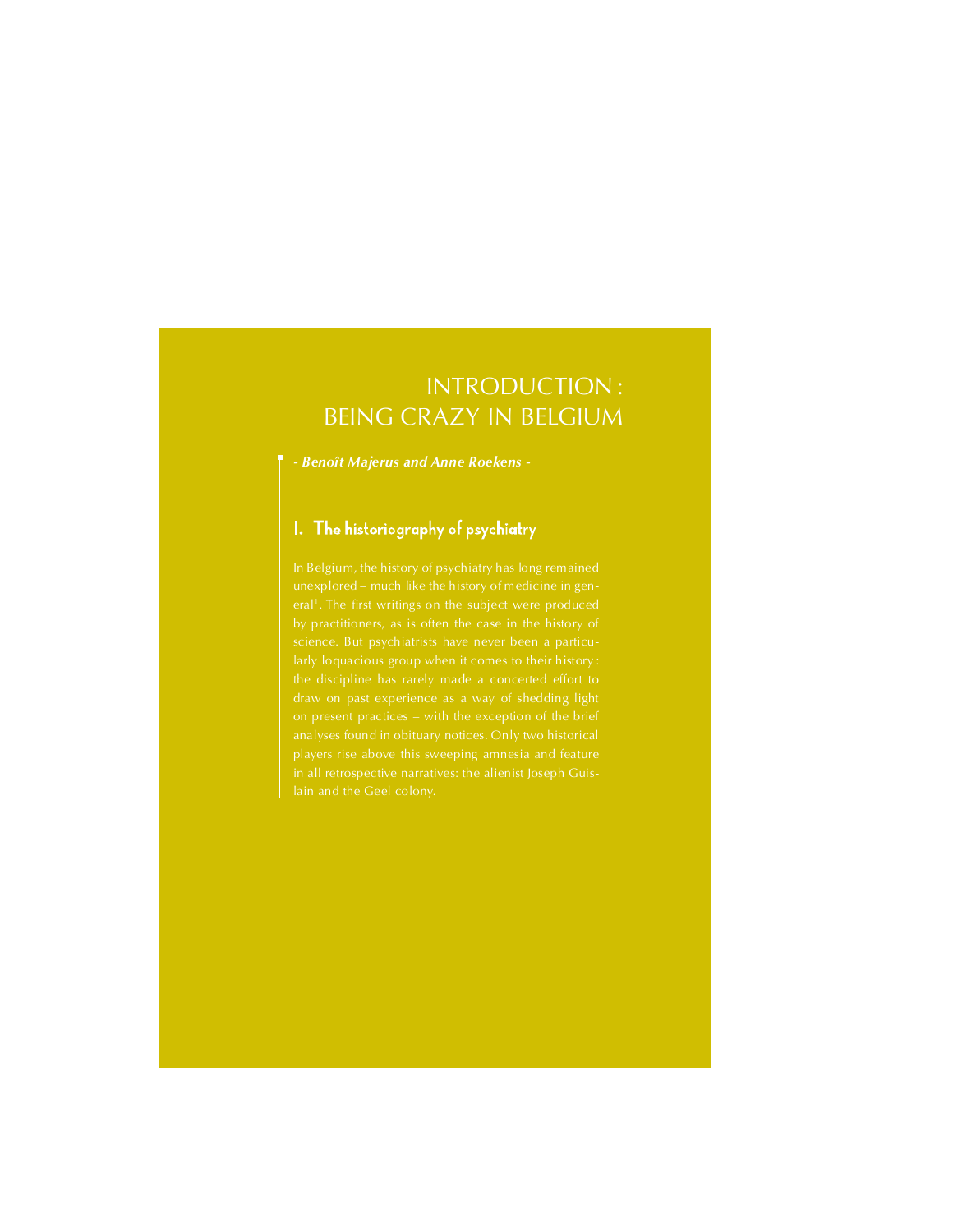#### $\mathbf{I}$ . Introduction : Being crazy in Belgium

Joseph Guislain rapidly became a figurehead of Belgian psychiatry, earning the nickname the "Belgian Pinel"<sup>2</sup>. This nosographic theorist, director of the central Brothers of Charity asylum in Ghent and a member of several government committees alongside Edouard Ducpétiaux, was a central figure in several networks of influence, each of which claimed him as a key part of their heritage. Just a few years after his death in 1860, a first monograph recognised Guislain as a historically important figure<sup>3</sup>. As early as 1887, a statue of him was erected in Ghent. A series of shifting identities were successively conferred on Guislain, including "Belgian patriot", the embodiment of a "higher destiny", "Flemish activist", "philosopher", "genius" and "leader". Notwithstanding these diverse posthumous interpretations, Guislain undeniably remains a key figure in the history of Belgian psychiatry. His central role is emphasised by the fact that he has been the focus of various public history initiatives: for the bicentenary of Ghent University in 2017, a publication and guided tour (via a smartphone application) were launched. But despite this general interest, no specific academic research has been conducted on the life and work of Joseph Guislain.

The Geel colony constitutes another key element of the Belgian collective memory of psychiatry. Although families in this small town in the Campine region began welcoming mentally ill patients into their homes as far back as the Middle Ages following the influx of pilgrims to St Dymphna, it was not until the late  $19<sup>th</sup>$  century, and especially subsequently in the 1970s, that this practice began to inspire significant research. These two historiographical junctures both coincide with periods when questions were being raised as to the desirability of the traditional asylum model that recommended psychiatric patients being kept in isolation<sup>4</sup>. The 1970s in particular were characterised by a trend towards deinstitutionalisation and an exploration of practical alternatives to asylum<sup>5</sup>. Interest in the Geel colony also coincided more broadly with the recognition of psychiatry by the humanities and social sciences in the 1960s and 1970s. At a time when institutions and authority in general were the focus of widespread criticism, the academic discipline of psychiatry and the tradition of confinement associated with it attracted particular opposition. In Belgium, this new perspective mainly developed within the field of sociology<sup>6</sup>.

1. For a more detailed but dated historiographical overview : A. LEGEOIS, "The historiography of psychiatry in Belgium", History of Psychiatry, 1991, Vol. 2, No 7, pp. 263-270. For a recent, comprehensive overview of historical writing about psychiatry: GREG EGHIGIAN (ed.), The Routledge history of madness and mental health, Ba sing stoke, Taylor & Francis Ltd. 2017. 2. PAUL MASOIN, "L'Oeuvre de Guislain (1797-1860)", Bulletin de la Société de Médecine Mentale de Belgique, 1920, Vol. 181, pp. 187-224. 3. A. BURGGRAEVE, Études médico-philosophiques sur Joseph Guislain, Brussels, Th. Le signe, 1867. 4. On the anti-as ylum movement in the late 19th century, see Aude FAUVEL, "Témoins aliénés et "Bastilles modernes" : une histoire politique, sociale et culturelle des asiles en France (1800-1914)", Paris, FH ES S, 2005. 5. Notable publications on the Geel colony include K. VER AGHTERT, "De krankzinnigenverpleging te Geel 1795 -1860", Jaarboek van de Vrijheid en het Land van Geel, 1972, Vol. 11, pp. 5-148; M. KovEN, "De gezinsverpleging van geesteszieken te Geel tot eind 18<sup>de</sup> eeuw", Jaarboek van de Vrijheid en het Land van Geel, 1973, Vol. 12, pp. 1-200; M. DE Bont, De patiënten vande Rijkskolonie te Geel. Structu rele aspec ten van de gezinsverpleging van geestezieken (1860-1970)", Jaarboek van de Vrijheid en het Land van Geel, 1974, Vol. 13, pp. 11-60. 6. See the research by Lydwin Verhaegen and Jos Orenbruch.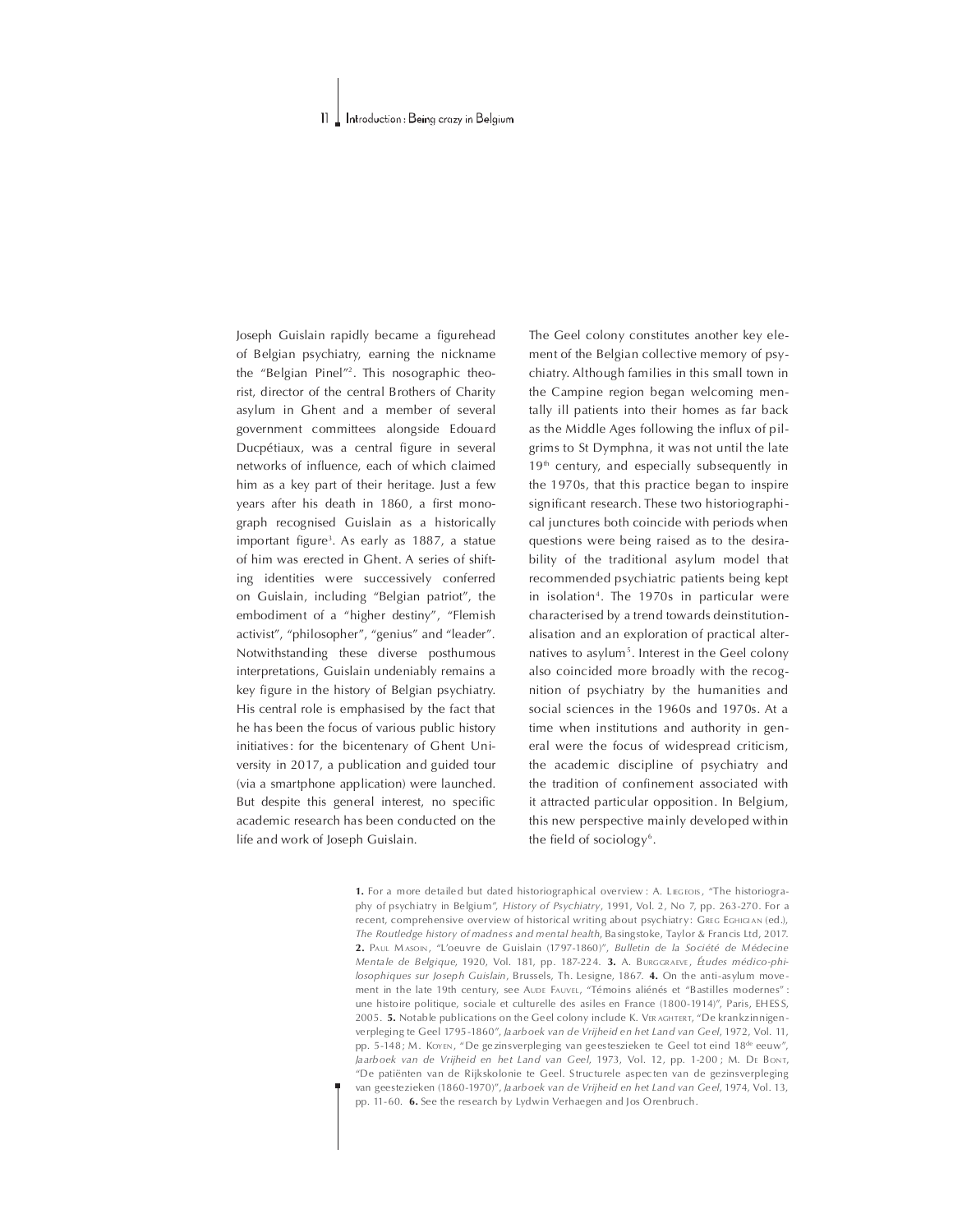Considerable legal research was also conducted on the "social defence law" and its application, the legal status of psychiatric patients and the collocation procedure (replaced in 1990 by a system which placed patients "under observation"). These subjects were the focus of parliamentary and medical debates from the 1960s to the present day, and several legal specialists produced significant publications in this area in the 1980s and 1990s<sup>7</sup>.

But apart from this occasional research, most of the historiographical production in the field of psychiatry comes from the institutions themselves, which since the 1990s have begun to make major efforts to preserve their heritage. Many psychiatric hospitals have recently published books or treatises on their history. The aim of these publications, often produced to mark an anniversary or commemorative event, is to create an identity for a community, a hospital group or a group of patients and care givers. These monographs are increasingly based on extensive archival work, sometimes in cooperation with or directed by historians<sup>8</sup>. The Brothers of Charity played a

key role in this work of historical preservation. This congregation, which became involved in treating psychiatric patients soon after it was founded in 1807, took the initiative of opening a psychiatric museum in Ghent in 1986. The "Museum Dr. Guislain" is now one of the most significant museums in this field in the world. Its permanent exhibition on the history of psychiatry – currently undergoing a complete overhaul – tells the overarching story of the history of psychiatry, from the early "dark ages" characterised by confinement and the absence of effective therapy to the more modern, humanist approach. This traditional narrative is complemented by temporary exhibitions (both artistic and historical), which offer a more critical perspective on psychiatry and its social function. An ambitious series of catalogues serves as not only to question the traditional historiography of Belgian psychiatry but also to address much wider issues<sup>9</sup>. Alongside these museum-based publications, René Stockman, current Superior General of the Brothers of Charity, has become a prolific author about the Brothers of Charity Congregation and, by extension, the history of psychiatry in Belgium<sup>10</sup>. However, while this

7. These include JEAN GILLARDIN (ed.), Malades mentaux: patients ou sujets de droit? Émergence d'un nouveau statut civil, Brussels, 1985. (Publications des Facultés universitaires Saint-Louis. Travaux de recherche; 6); JEAN GILLARDIN et al., Malades mentaux et incapables majeurs : émergence d'un nouveau statut civil, Brussels, 1994 ; MICHEL VAN DE KERCKHOVE, Le juge et le psychiatre, Brussels, 1982 (Facultés Universitaires Saint-Louis, Séminaire interdisciplinaires d'études juridiques. Document de travail ; 22) ; Françoise Tulkens (ed.), Généalogie de la défense sociale (1880-1914), Brussels, 1988, 8. Examples include C. DHAENE AND L. DHAENE, Sint-Jozef Kortenberg. Van "Maison de Santé" tot Universitair Centrum. 145 jaar zorg voor geesteszieken, 1850-1995, Kortenberg, Universitair centrum Sint-Jozef, 1995; JEAN VERMEYLEN AND LUCETTE SCHOUTERS-DECROLY (ed.), Hors les murs ! Naissance de la psychiatrie extrahospitalière. L'équipe - histoire & philosophie, Brussels, L'Équipe, 2001 ; ANNE ROEKENS (ed.). Des murs et des femmes : cent ans de psychiatrie et d'espoir au Beau-Vallon, Namur, Presses Universitaires de Namur, 2014 ; RIA MOENS, De geschiedenis van het Psychiatrisch Ziekenhuis Duffel. Van gesloten gesticht naar open centrum, Duffel, Den Grooten Duffelaar, 2017. 9. The first catalogue focused on the history of psychiatry: RENÉ STOCKMAN, Geen rede mee te rijmen, Sint-Martens-Latem, Museum Dr. Guislain, 1989. Subsequent topics moved well beyond the narrow confines of psychiatry, while still remaining linked to the field, for example : Museum Dr. Guislain, Schaamte, Tielt, Lannoo, 2015. 10. RENÉ STOCK-MAN, Liefde in actie. 200 jaar Broeders van Liefde, Leuven, Davidsfonds, 2006.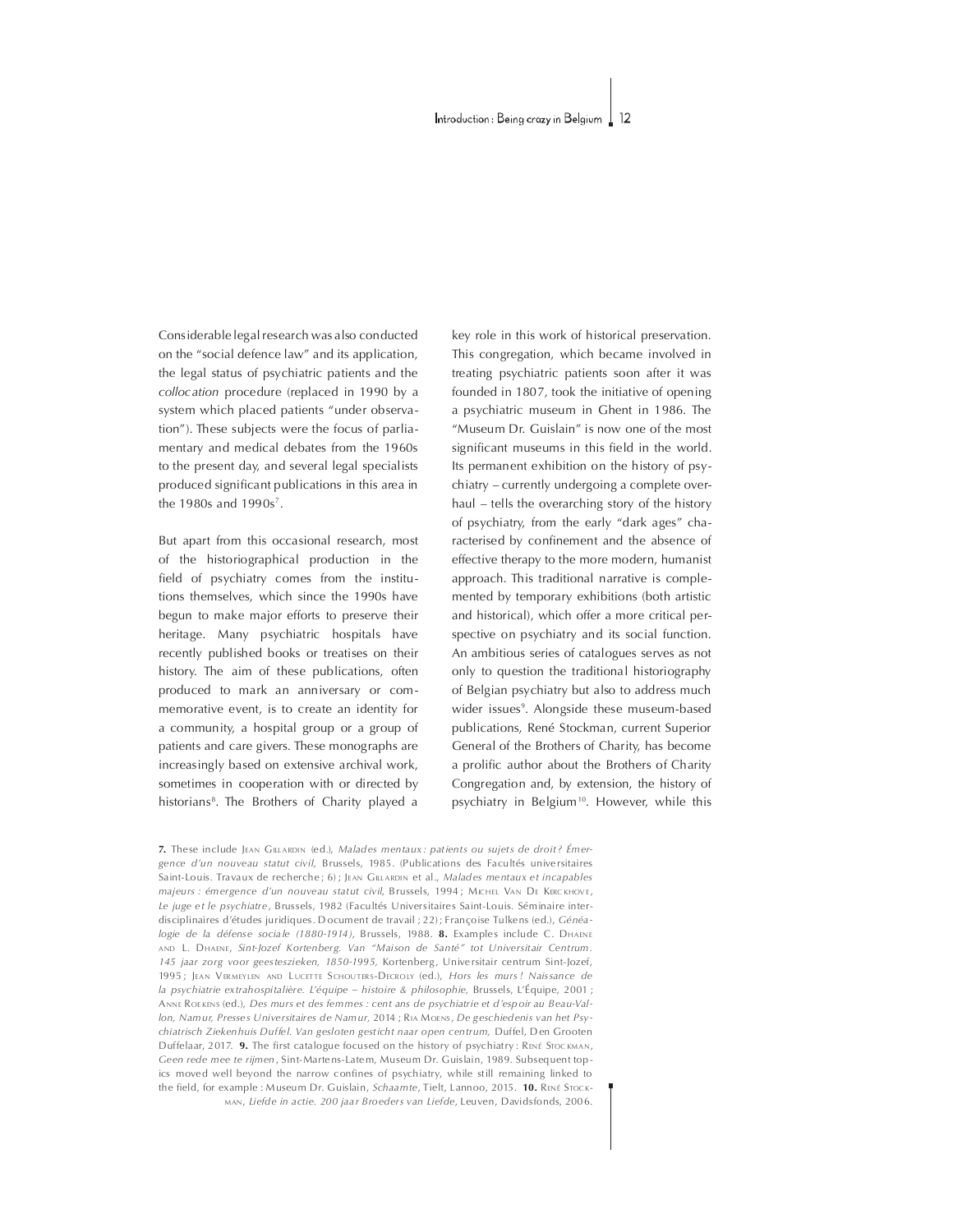plethora of independent, institution-based material is a rich source, it is somewhat detached from more topical issues that are of interest to researchers in the fields of history in general and the history of psychiatry in particular.

In the history departments of Belgian universities, most research on the history of psychiatry is conducted for Master's dissertations. This research, lacking in visibility and rarely giving rise to publications, mainly takes place in universities in northern Belgium (where most of the countrys psychiatric institutions are based) and tends to reflect contemporary trends in historiography : whereas in the 1980s and 1990s it was strongly inspired by social history, it has shifted its focus more recently to issues in the realm of cultural history<sup>11</sup>. Finally, it is worth mentioning the work of researchers who, while they may not focus explicitly on psychiatry, nevertheless refer largely to the field. Although some research touching on psychiatry can be found in publications on the social history of medicine in the 1970s and  $1980s$ ,<sup>12</sup> the field has been afforded much more attention by cultural history scholars. Psychiatry has proved to be a rich vein of inspiration for researchers examining for

example the links between body, nation and medicine<sup>13</sup> or exploring the establishment of gendered identities<sup>14</sup>.

## II. Why Belgium?<sup>15</sup>

The history of psychiatry in Belgium as addressed in this issue will be of particular value for two broader historiographical fields: the history of Belgium and the history of psychiatry.

To quote a recent issue of this very journal on subaltern studies, we hope that this publication "can contribute to spurring on new discussions about Belgian society and the logics of in/exclusion in a historical perspective"<sup>16</sup>. Analysing the margins of society does indeed reveal a great deal about the human community that defines them; the treatment of individuals consigned to the fringes for the short or long term reflects a society's value system and priorities. The question of inequality has recently been the subject of renewed interest in the field of humanities and social science, especially since the Occupy movement and the publication of Thom as Piketty's bestseller<sup>17</sup>. There has been a particular focus on

11. We have identified 47 history dissertations, 33 of which were produced at Dutch-speaking universities (18 at the Katholieke Universiteit Leuven). The first dates from 1967, and the current decade is the most productive, with 18 dissertations up to 2016. No PhD theses have yet been specifically produced on the history of psychiatry.  $12$ . For example the research by Karel Velle : KAREL VELLE, De nieuwe biechtvaders : de sociale ge schiedenis van de arts in België, Leuven, Kritak, 1991. 13. See LIES BET Nys, HENK DE SMAELE, JO TOLL EBEEK AND KAAT WILS (ed.), De zieke natie, Groningen, 2002. 14. VEERLE MASSIN, "Protéger ou exclure ? L'enfermement des "filles perdues" de la Protection de l'enfance à Bruges (1922-1965)", PhD thesis, Universite catholique de Louvain, 2011; WANNES DUPONT, "Free-Floating Evils. A genealogy of homosexuality in Belgium". PhD thesis, Universiteit Antwerpen, 2015. 15. The ideas in this section arose from discussions with Joris Vanden Driessche ab out developing a medical history of Belgium, which will result in the publication of an edited book in 2018 entitled Medical Histories in Belgium, with contributions from a round twenty resea rchers. 16. MAGALY RODRIGUEZ GARCIA AND AMANDINE LAURO, "Belgian history and the making of marginality and subalternity", Journal of Belgian History, 2016, Vol. 1, pp. 1439, p. 14. 17. Thomas Pikerry, Le capital au XXI<sup>e</sup> siècle. Paris, Éditions du Seuil, 2013.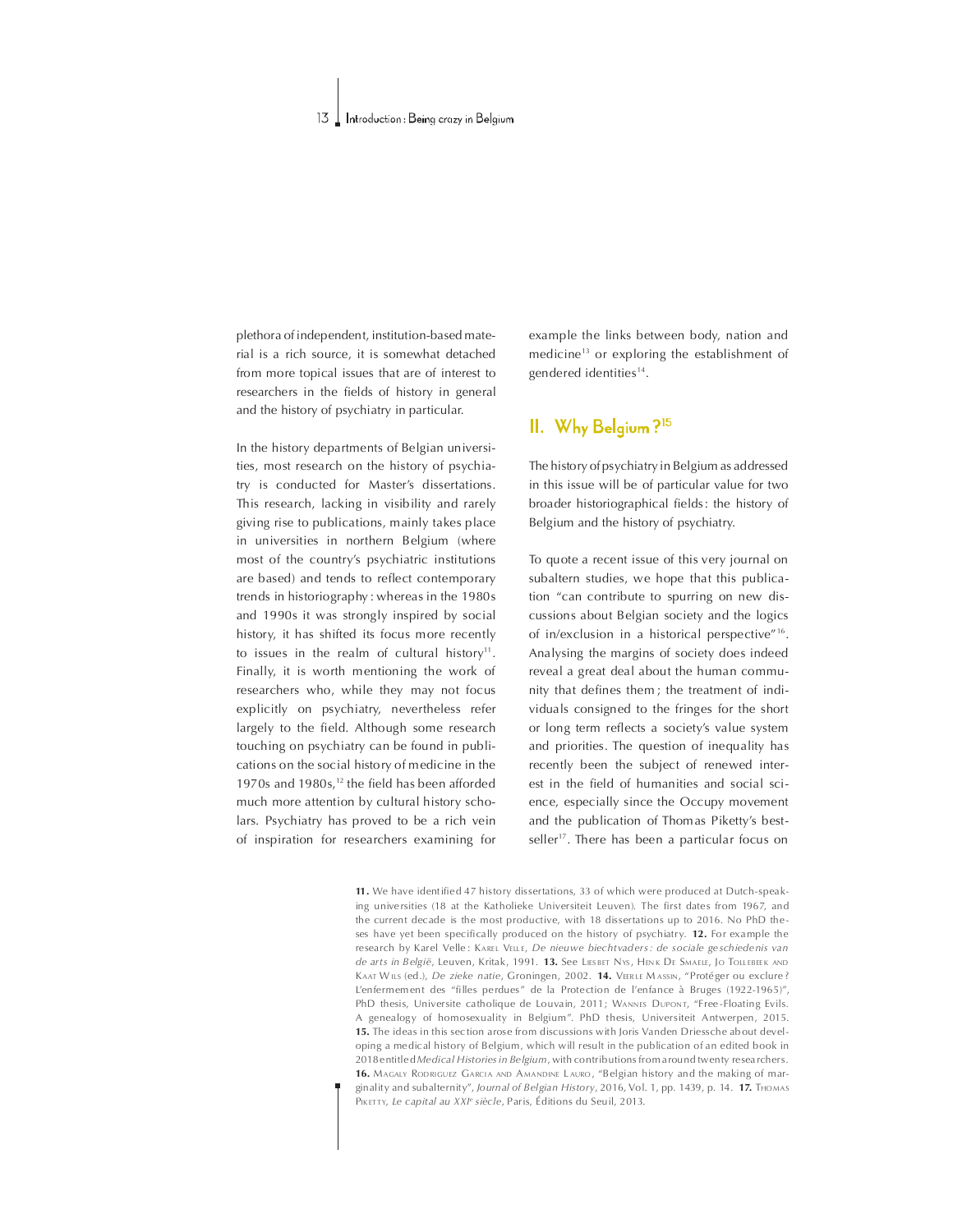the phenomenon of vulnerability and how it is addressed<sup>18</sup>. From a historical point of view, the field of psychiatry has always been closely related to this topic: firstly, it treats mentally ill patients, who can clearly be considered as a marginalised population - especially those who are interned for long periods; and secondly, it has also long been involved in treating other vulnerable social categories (such as children, the elderly and the mentally disabled). In the early  $19<sup>th</sup>$  century, asylums had a high bed capacity compared with other institutions ; they therefore offered a place of refuge for those excluded from society and a leading role in managing marginalised populations considered impossible to integrate into society. Psychiatry thus serves as a useful vantage point for observing the development of Belgian biopolitics – especially since the history of psychiatry in Belgium is notable for its early legislation in this area (with the adoption of the Mental Treatment Act in 1850, amended in 1873) compared to other fields of social intervention : the interaction between the Belgian state, religious congregations specialising in psychiatry, private individuals who directed asylums, local and family communities, etc.

Over and above its specific characteristics, the case of Belgium is clearly of interest for the history of psychiatry in general. First, the field of alienism was one that developed at international level; the pooling of scientific knowledge and experience and the links forged between medical journals connected psychiatry in Belgium with the discipline in other Western countries. Second, the fact that the history of psychiatry in Belgium is characterised by the strong involvement of religious players gives us a fascinating new perspective on the close relationship between religion and psychiatry. As Hervé Guillemain points out, not only were these two fields concurrent; they also worked in conjunction with one another to "guide public awareness"<sup>19</sup>. Moreover, the plethora of archives from religious orders (including the Brothers and Sisters of Charity and the Sisters of Our Lady of Mercy) offers an opportunity to explore the theme of "care" in greater depth, not only as a theoretical concept but as an everyday practice in a history from. This theme has emerged from the discipline of feminist studies and is inspiring history research on a broader scale<sup>20</sup>. Historicising the notion of care; taking seriously the qualities needed to "look after others" such as gentleness and empathy (often seen as "feminine" characteristics); speculating on the vulnerability of "crazy" people; "degendering" the notion of care (because care givers are not always women, especially in psychiatry) : these are all aspects that, seen through the lens of Belgium, can help us develop a new approach to the history of psychiatry. Since psychiatric treatment is not restricted to the medical context and to psychiatric institu-

18. Why and how the concept of "fragility" has begun to be relevant for historians over the past ten years: AXELLE BRODIEZ-DOLINO, ISABELLE VON BUELTZINGSLOEWEN, BENOÎT EYRAUD, CHRIS-TIAN LAVAL AND BERTRAND RAVON (ed.). Vulnéra bilités sociales et sanitaires, Rennes, PUR, 2014. 19. HERVÉ GUILLEMAIN, Diriger les consciences, guérir les âmes : Une histoire comparée des pratiques thérapeutiques et religieuses, 1830-1939, Paris, Découverte, 2006. 20. ANNE JUS-SEAUME, PAUL MARQUIS AND MATHILDE ROSSIGNEUX-MÉHEUST, "Le soin comme relation sociale: bilan historiographique et nouvelles perspectives", Histoire, médecine et santé, 2015, No 7, pp. 9-15, and more specifically for psychiatry BENOTT MAJERUS, "Surveiller, punir et soigner? Pratiques psychiatriques en Europe de l'Ouest du XIX<sup>e</sup> siècle aux années 1950", Histoire, médecine et santé, 2015, Vol. 7, pp. 51-62.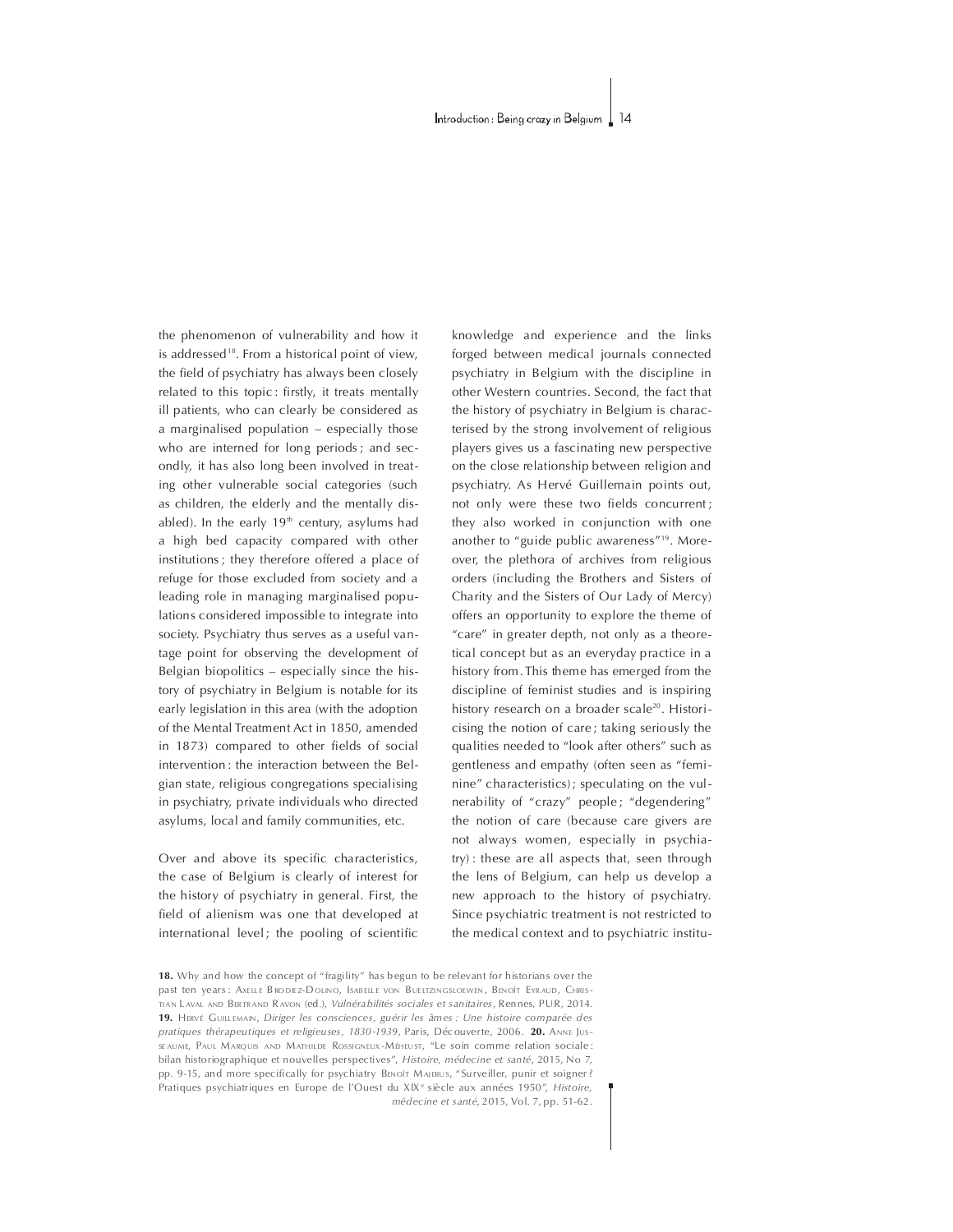tions, research into care can also help "deinstitutionalise" the history of "madness", which – for reasons of access to archives – often tends to remain focused on key institutions and closed environments<sup>21</sup>.

### III. Presentation of the journal issue

This issue developed out of a study day entitled "History, archives and psychiatry : prospects for Belgium", held in Namur in May 2014. Archivists, historians and hospital managers came together to discuss the question of how best to preserve psychiatric archives and make them available for consultation. On the fringes of this event, the idea emerged to bring together a number of historians specialising in psychiatry and give them the opportunity to present their recent research and reiterate the importance of safeguarding documentation on the  $field - a$  vital factor in its continued existence. The five contributions in this issue primarily reflect the historiographical trends outlined above : namely, the importance of postgraduate research on psychiatry - Eva Andersen and Gauthier Godart present the findings of their Master's dissertations  $-$ , the relevance of psychiatry for other historiographical fields  $-$ Veerle Massin is a legal history specialist -, and the importance of commemorative research  $-$ Anne Roekens came to the history of psychiatry because of a commission from a psychiatric institution that was celebrating its centenary. At a more fundamental level, the five articles also represent current trends and research interests in the history of psychiatry in Belgium. The article by Eva Andersen tackles the transnational

dimension of the development of psychiatric knowledge in the  $19<sup>th</sup>$  century and looks at the Société de Médecine Mentale de Belgique as a member of a very tight-knit international network. The paper by Véronique Deblon examines the two emblematic locations of Belgian psychiatry (the Guislain Hospice and the Geel colony) from the fascinating new angle of architecture, demonstrating that the way these spaces were designed reflected contemporary alienist thinking. The article by Gauthier Godart looks at the infamous Evere case and analyses the impact of the scandal on the legislation governing psychiatric patients in the late 19<sup>th</sup> century. The contribution by Benoît Majerus and Anne Roekens addresses the question of mortality and the provision of supplies to psychiatric institutions during the First World War, analysing the workings and shortcomings that were both characteristic of the Belgian political and psychiatric system and comparable to crisis situations in other countries. Finally, the article by Veerle Massin moves away from the institutional context of psychiatry to provide a detailed analysis of the consultation and treatment practices implemented in one of the country's first mental health dispensaries from the 1920s to the 1940s.

It is immediately noticeable that the articles here focus on the "traditional" period of psychiatric historiography, in other words the late  $19<sup>th</sup>$  and early  $20<sup>th</sup>$  century. There is a notable reluctance to venture further into the  $20<sup>th</sup>$  century, a period that is problematic for historians in several respects $22$ . As well as this chronological tendency, four of the five contributions remain closely linked - one might

21. GREG EGHIGIAN, "Deinstitutionalizing the history of contemporary psychiatry", History of Psychiatry, 2011, Vol. 22, No 2, pp. 201-214. 22. VOLKER HESS AND BENOÎT MAJERUS, "Writing the history of psychiatry in the 20<sup>th</sup> century", History of Psychiatry, 2011, Vol. 22, No 2, pp. 139-145.